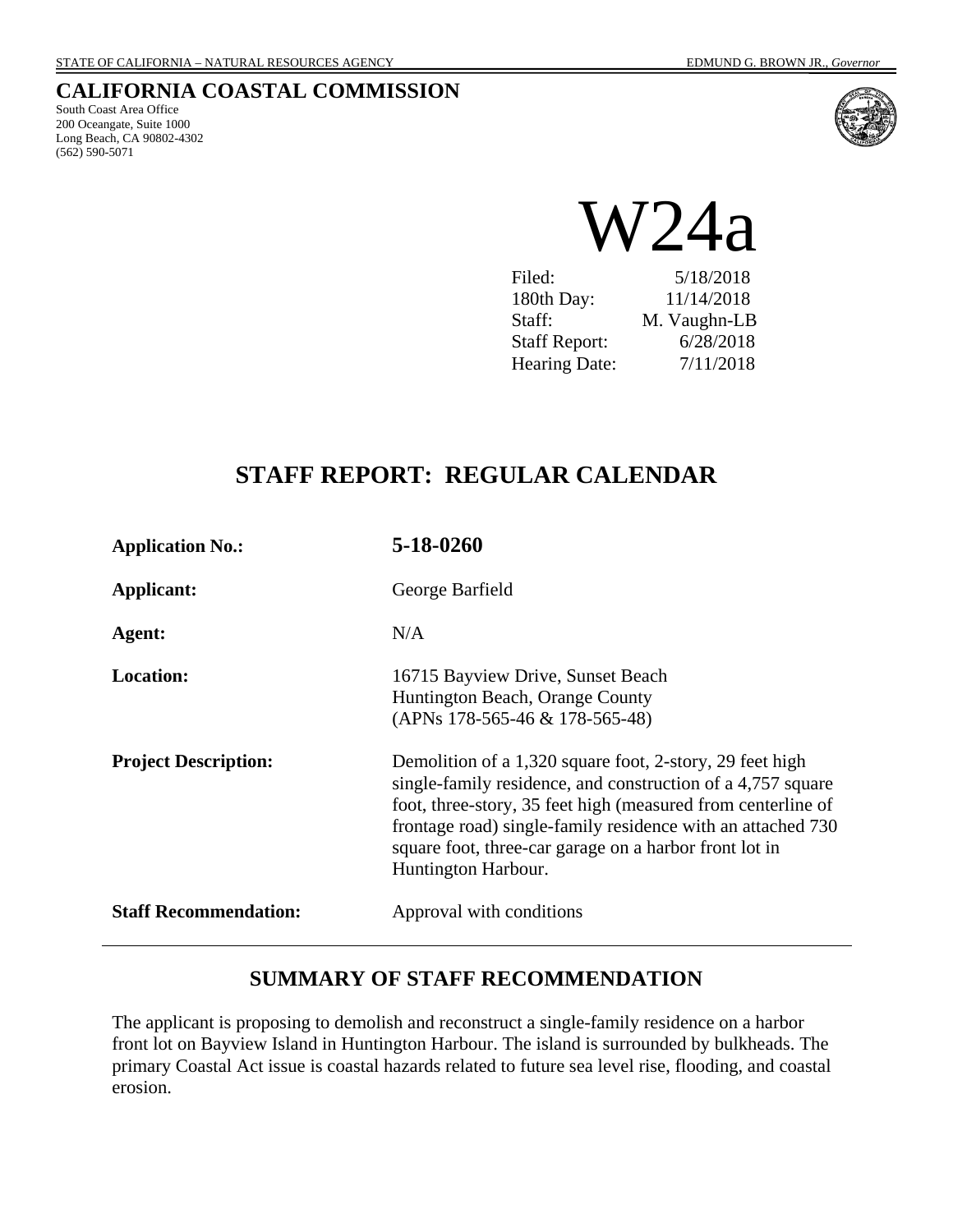The Bulkhead Condition Report prepared for the proposed development indicates that the bulkhead at the subject site will support the proposed development over its expected 75-year life, including consideration of future sea level rise, without any future bayward encroachment of the bulkhead. In addition, the Bulkhead Condition Report states that future adaptations such as raising the bulkhead vertically (without bayward encroachment), waterproofing and flood shields can be implemented if necessary in the future to adequately protect the development. No changes to the existing bulkhead are proposed. In order to reinforce and incorporate the coastal engineering consultant's conclusions into the proposed development, staff is recommending a special condition that prohibits future bayward extension of the shoreline protection device (bulkhead) and any future new shoreline protection device, and that the applicant agrees to remove development rather than protect it should it become threatened.

In all, staff is recommending approval of the proposed project with six (6) special conditions regarding: 1) prohibition on future seaward extension of the bulkhead (shoreline protection device) and any future new shoreline protection devices; 2) applicant's assumption of risk, waiver of liability and indemnity; 3) review of future development; 4) conformance with approved drainage plan; 5) conformance to protection construction methods; and, 6) recordation of a deed restriction against the property, referencing all of the Special Conditions contained in this staff report.

The project site is located in an uncertified area of the City of Huntington Beach. Therefore, the Commission is the permit-issuing entity for the proposed project and the standard of review is Chapter 3 of the Coastal Act.

The motion and resolution to carry out the staff recommendation is found on page 4. The applicant is in agreement with the staff recommendation.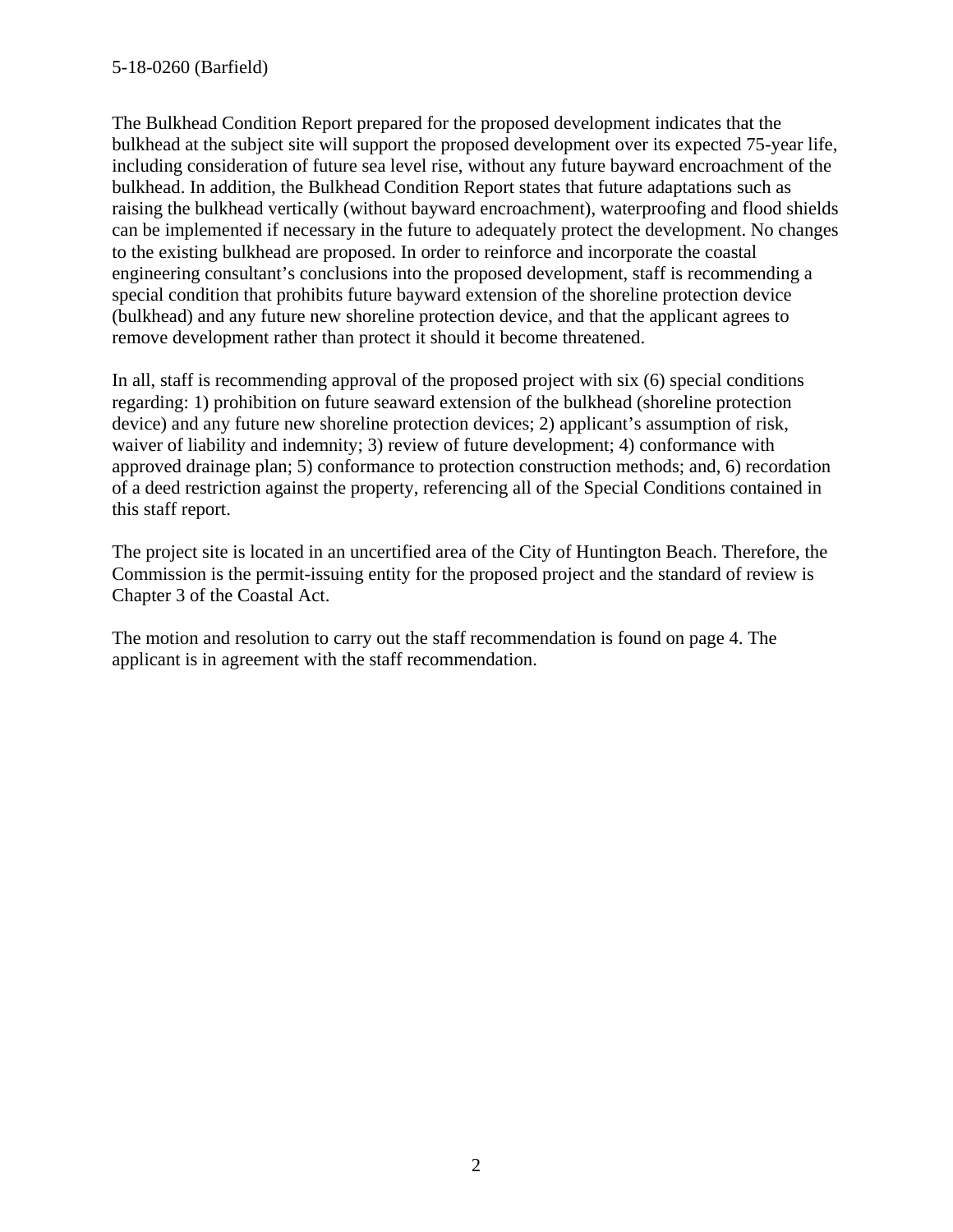# **TABLE OF CONTENTS**

### **EXHIBITS**

Exhibit 1 – Vicinity Map and Aerial Photo Exhibit 2 – Project Plans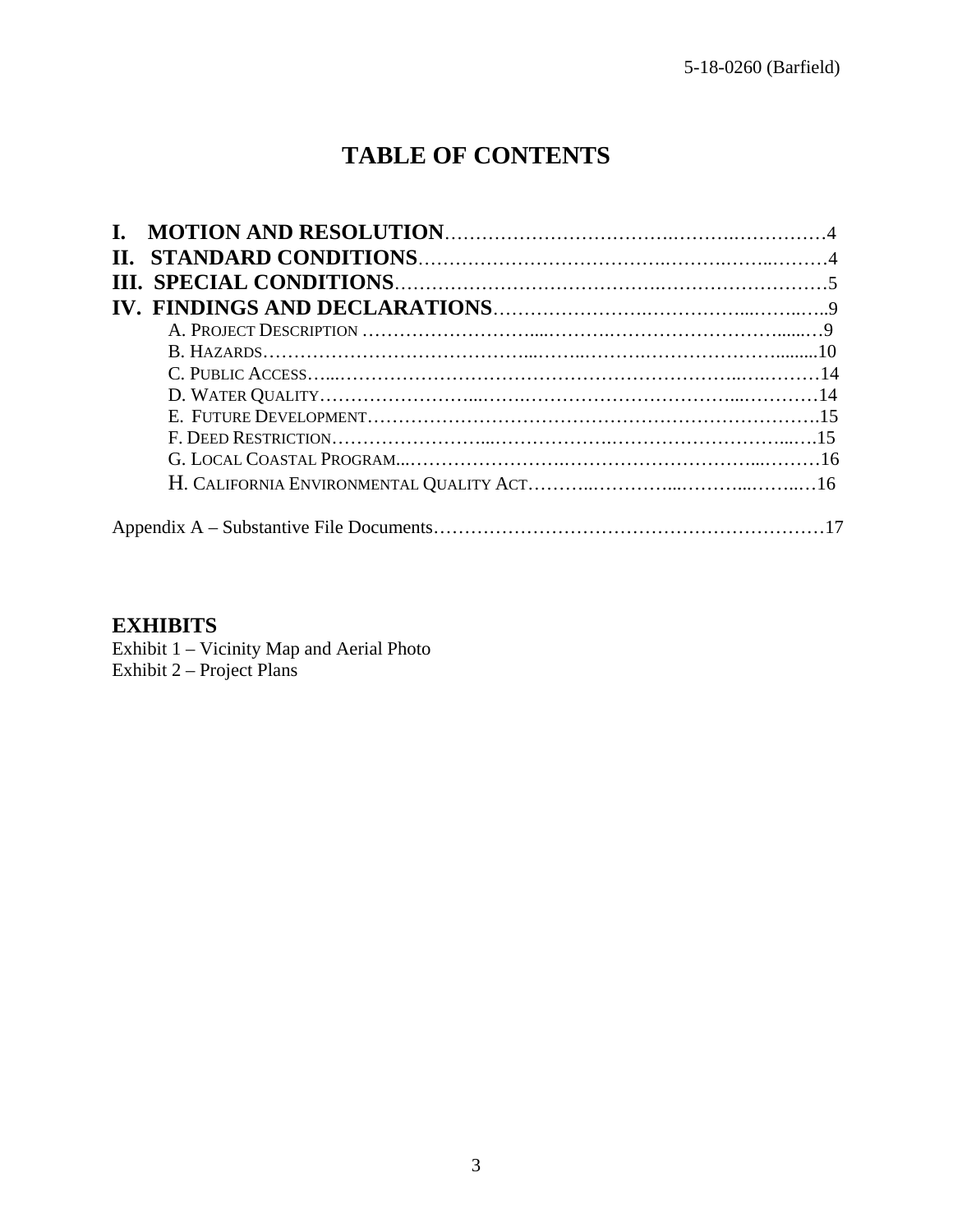### **I. MOTION AND RESOLUTION**

#### **Motion:**

*I move that the Commission approve the Coastal Development Permit Application No. 5- 18-0260 subject to the conditions set forth in the staff recommendation.*

Staff recommends a **YES** vote. Passage of this motion will result in approval of the permit as conditioned and adoption of the following resolution and findings. The motion passes only by affirmative vote of a majority of the Commissioners present.

### **Resolution:**

*The Commission hereby approves Coastal Development Permit Application No. 5-18-0260 for the proposed development and adopts the findings set forth below on grounds that the development as conditioned will be in conformity with the policies of Chapter 3 of the Coastal Act and will not prejudice the ability of the local government having jurisdiction over the area to prepare a Local Coastal Program conforming to the provisions of Chapter 3. Approval of the permit complies with the California Environmental Quality Act because either 1) feasible mitigation measures and/or alternatives have been incorporated to substantially lessen any significant adverse effects of the development on the environment, or 2) there are no further feasible mitigation measures or alternatives that would substantially lessen any significant adverse impacts of the development on the environment.* 

# **II. STANDARD CONDITIONS**

This permit is granted subject to the following standard conditions:

- 1. **Notice of Receipt and Acknowledgment.** The permit is not valid and development shall not commence until a copy of the permit, signed by the permittee or authorized agent, acknowledging receipt of the permit and acceptance of the terms and conditions, is returned to the Commission office.
- 2. **Expiration.** If development has not commenced, the permit will expire two years from the date on which the Commission voted on the application. Development shall be pursued in a diligent manner and completed in a reasonable period of time. Application for extension of the permit must be made prior to the expiration date.
- 3. **Interpretation.** Any questions of intent or interpretation of any condition will be resolved by the Executive Director or the Commission.
- 4. **Assignment.** The permit may be assigned to any qualified person, provided assignee files with the Commission an affidavit accepting all terms and conditions of the permit.
- 5. **Terms and Conditions Run with the Land.** These terms and conditions shall be perpetual, and it is the intention of the Commission and the permittee to bind all future owners and possessors of the subject property to the terms and conditions.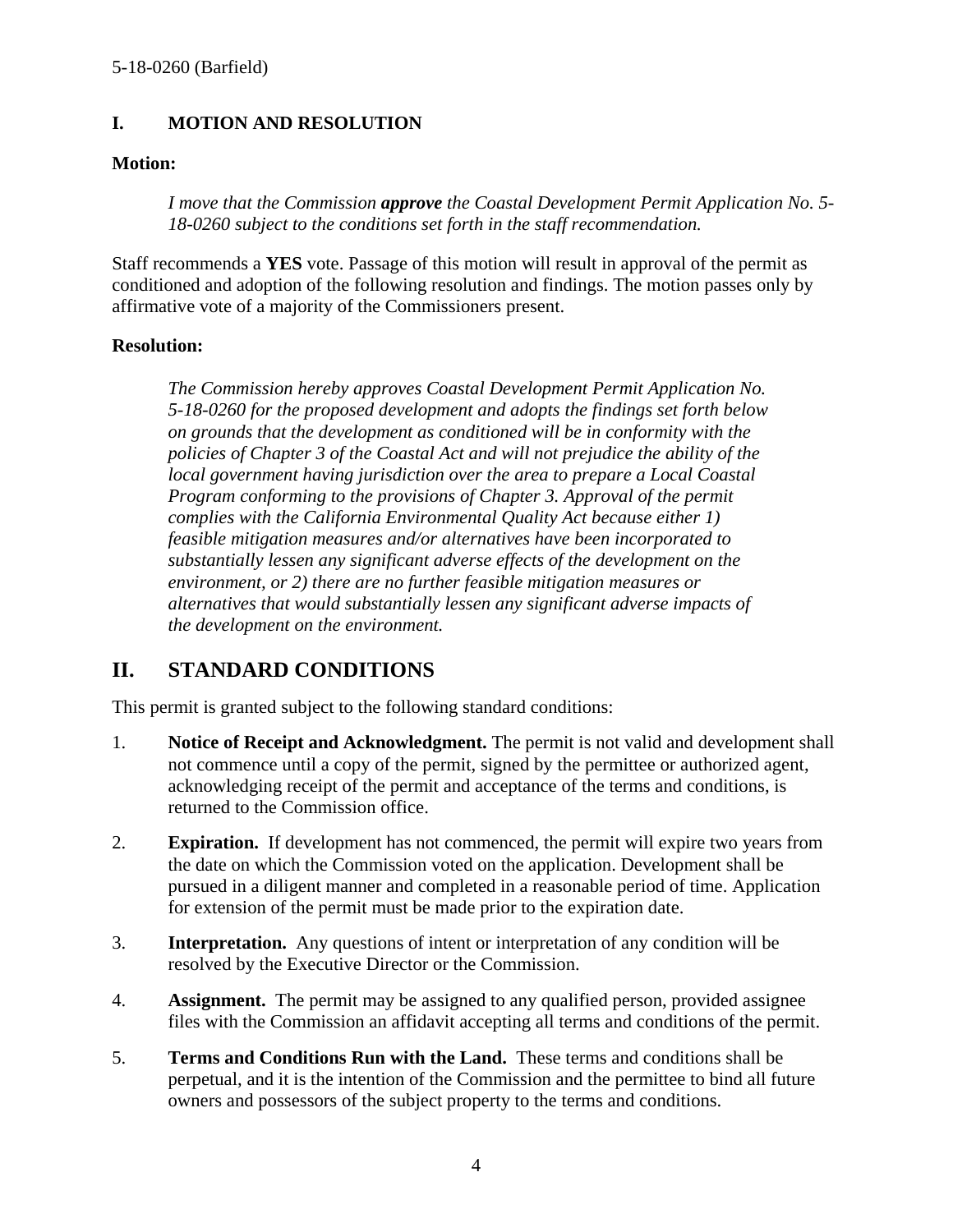# **III. SPECIAL CONDITIONS**

This permit is granted subject to the following special conditions:

- 1. **No Future Expansion to Existing Shoreline Protection Device, No Future New Shoreline Protection Device.**
	- A. By acceptance of this Permit, the applicant agrees, on behalf of himself and all successors and assigns, that no future repair or maintenance, enhancement, reinforcement, or any other activity affecting the shoreline protection device that is located at the seaward property line of the site that is the subject of Coastal Development Permit No. 5-17-0260, as depicted on an Exhibit 2a Site Plan of this staff report, shall be undertaken if such activity extends the footprint seaward of the subject shoreline protection device. By acceptance of this Permit, the applicant waives, on behalf of himself and all successors and assigns, any rights to such activity that may exist under applicable law.
	- B. By acceptance of this Permit, the applicant agrees, on behalf of himself and all successors and assigns, that no new shoreline protection device(s) shall be constructed to protect the development approved pursuant to Coastal Development Permit No. 5-18-0260, as depicted on Exhibit 2a Site Plan of this staff report, including in the event that the development is threatened with damage or destruction from waves, erosion, storm conditions, or other coastal hazards in the future, and as may be exacerbated by sea level rise. By acceptance of this Permit, the applicant hereby waives, on behalf of himself and all successors and assigns, any rights to construct such devices that may exist under applicable law.
	- C. By acceptance of this permit, the applicant further agrees, on behalf of himself and all successors and assigns, that the landowner(s) shall remove the development authorized by this permit, including the residence, garage, foundations, and hardscape if: (a) any government agency has ordered that the structures are not to be occupied due to coastal hazards, or if any public agency requires the structures to be removed; (b) essential services to the site can no longer feasibly be maintained (e.g., utilities, roads); (c) the development is no longer located on private property due to the migration of the public trust boundary; (d) removal is required pursuant to LCP policies for sea level rise adaptation planning; or (e) the development would require a shoreline protection device to prevent a-d above.

In the event that portions of the development fall into the bay before they are removed, the landowner(s) shall remove all recoverable debris associated with the development from the bay and ocean and lawfully dispose of the material in an approved disposal site. Such removal shall require a coastal development permit. Prior to removal, the permittee shall submit two copies of a Removal Plan to the Executive Director for review and written approval. The Removal Plan shall clearly describe the manner in which such development is to be removed and the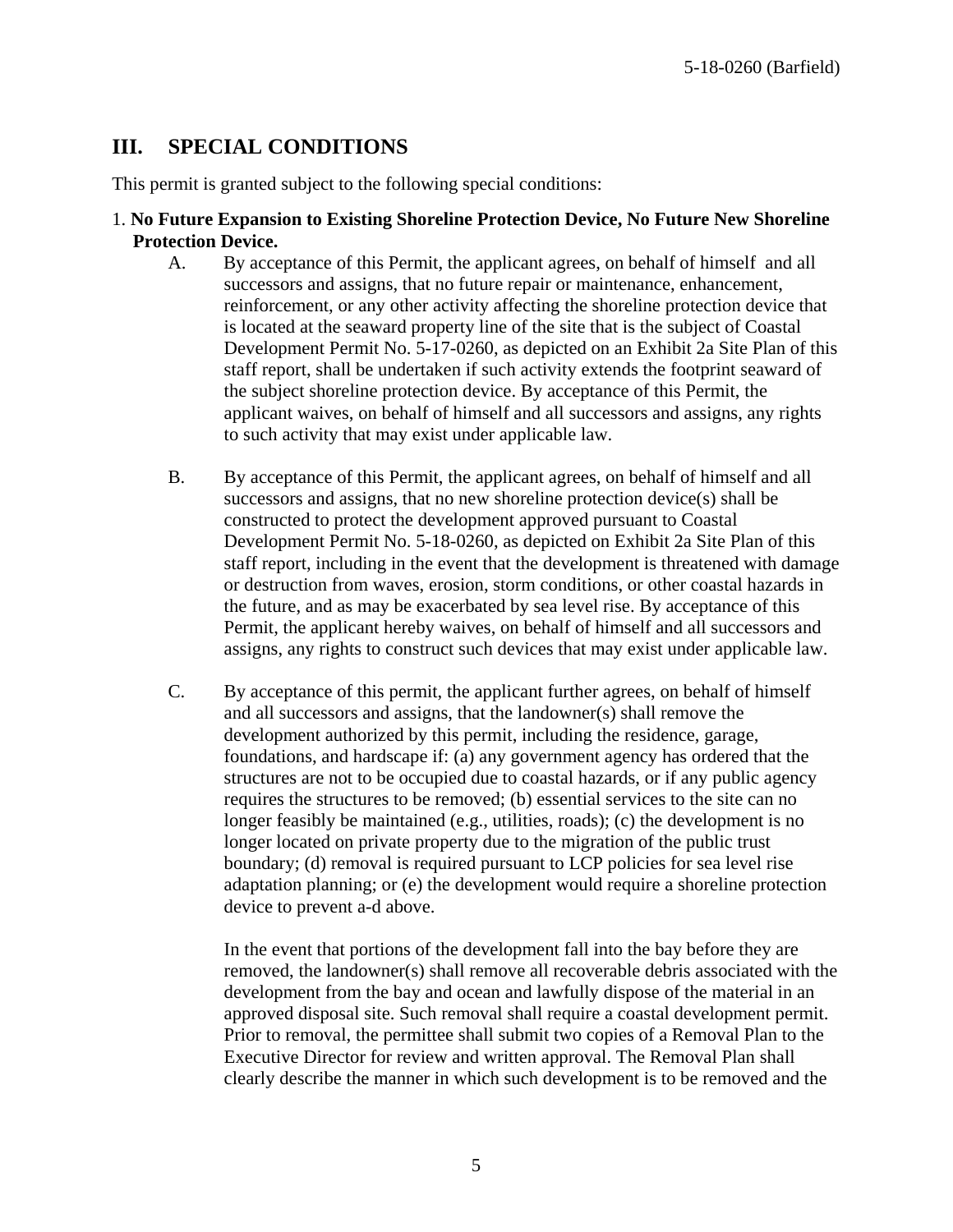#### 5-18-0260 (Barfield)

affected area restored so as to best protect coastal resources, including Huntington Harbour and the Pacific Ocean.

- 2. **Assumption of Risk, Waiver of Liability and Indemnity.** By acceptance of this permit, the applicant acknowledges and agrees (i) that the site may be subject to hazards from waves, erosion, storm conditions, flooding, and sea level rise; (ii) to assume the risks to the applicant and the property that is the subject of this permit of injury and damage from such hazards in connection with this permitted development; (iii) to unconditionally waive any claim of damage or liability against the Commission, its officers, agents, and employees for injury or damage from such hazards; and (iv) to indemnify and hold harmless the Commission, its officers, agents, and employees with respect to the Commission's approval of the project against any and all liability, claims, demands, damages, costs (including costs and fees incurred in defense of such claims), expenses, and amounts paid in settlement arising from any injury or damage due to such hazards.
- 3. **Future Development.** This permit is only for the development described in Coastal Development Permit No. 5-18-0260. Pursuant to Title 14 California Code of Regulations Section 13253(b)(6), the exemptions otherwise provided in Public Resources Code Section 30610(b) shall not apply to the development governed by Coastal Development Permit No. 5-18-0260. Accordingly, any future improvements to the residence and/or foundations authorized by this permit, including but not limited to repair and maintenance identified as requiring a permit in Public Resources Section 30610(d) and Title 14 California Code of Regulations Sections 13252(a)-(b), shall require an amendment to Coastal Development Permit No. 5-18-0260 from the Commission or shall require an additional Coastal Development Permit from the Commission or from the applicable certified local government.
- 4. **Conformance with Drainage Plan.** Development of the site shall conform with the drainage plan prepared by Emerald Engineering (attached to the staff report dated 6/28/2018 as Exhibit 2e Drainage Plan), directing all site drainage toward the street side of the site and into a bottomless trench drain located across the entire length of the street-side property line. Any proposed changes to the approved plan shall be reported to the Executive Director. No changes to the approved plan shall occur without a Commission amendment to this Coastal Development Permit unless the Executive Director determines that no amendment is legally required.
- 5. **Storage of Construction Materials, Mechanized Equipment and Removal of Construction Debris.** The permittee shall comply with the following constructionrelated requirements:
	- A. No demolition or construction materials, debris, or waste shall be placed or stored where it may enter sensitive habitat, receiving waters or a storm drain, or be subject to wave, wind, rain, or tidal erosion and dispersion.
	- B. No demolition or construction equipment, materials, or activity shall be placed in or occur in any location that would result in impacts to environmentally sensitive habitat areas, streams, wetlands or their buffers.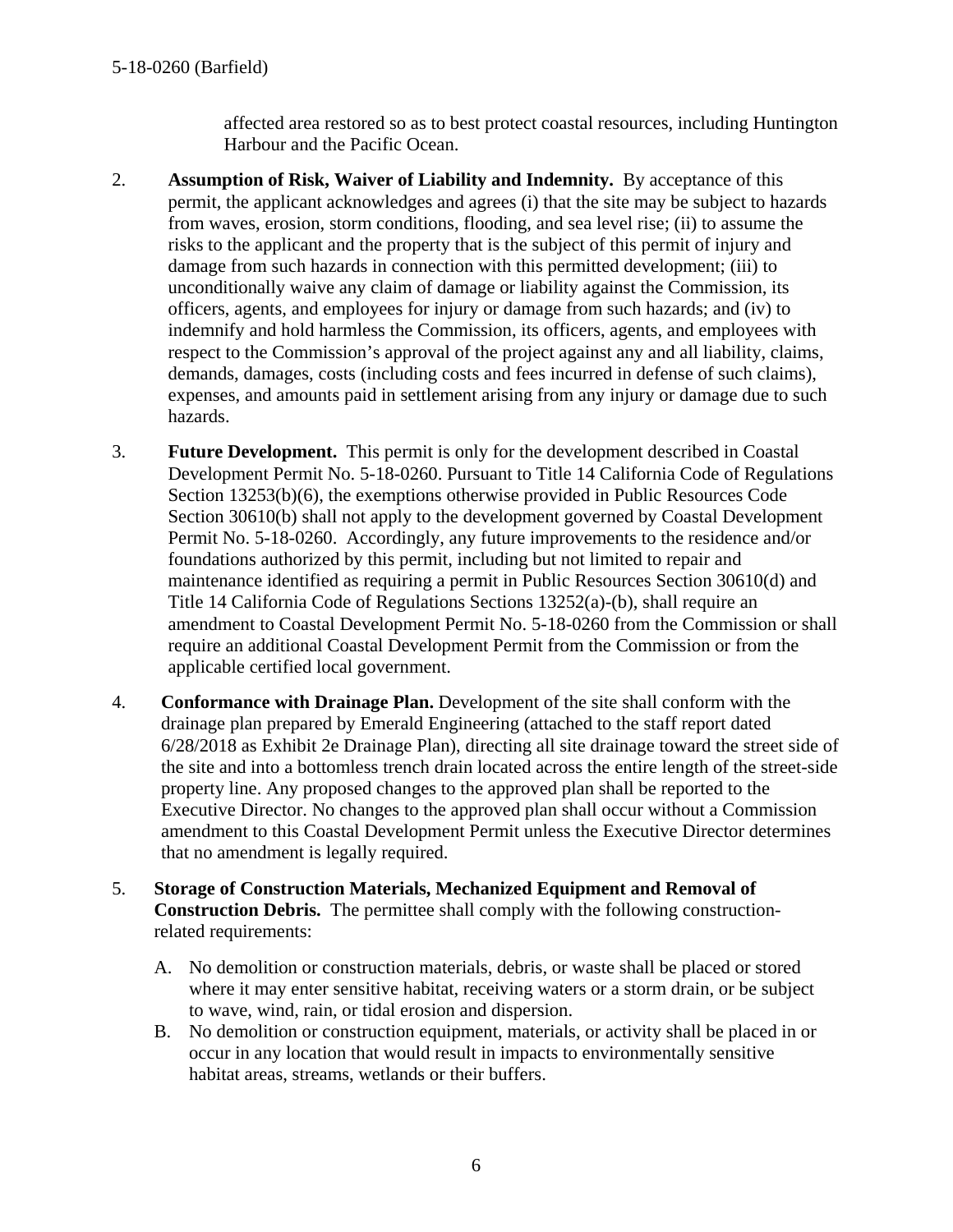- C. Any and all debris resulting from demolition or construction activities shall be removed from the project site within 24 hours of completion of the project.
- D. Demolition or construction debris and sediment shall be removed from work areas each day that demolition or construction occurs to prevent the accumulation of sediment and other debris that may be discharged into coastal waters.
- E. All trash and debris shall be disposed in the proper trash and recycling receptacles at the end of every construction day.
- F. The applicant shall provide adequate disposal facilities for solid waste, including excess concrete, produced during demolition or construction.
- G. Debris shall be disposed of at a legal disposal site or recycled at a recycling facility. If the disposal site is located in the Coastal Zone, a Coastal Development Permit or an amendment to this permit shall be required before disposal can take place unless the Executive Director determines that no amendment or new permit is legally required.
- H. All stock piles and construction materials shall be covered, enclosed on all sides, shall be located as far away as possible from drain inlets and any waterway, and shall not be stored in contact with the soil.
- I. Machinery and equipment shall be maintained and washed in confined areas specifically designed to control runoff. Thinners or solvents shall not be discharged into sanitary or storm sewer systems.
- J. The discharge of any hazardous materials into any receiving waters shall be prohibited.
- K. Spill prevention and control measures shall be implemented to ensure the proper handling and storage of petroleum products and other construction materials. Measures shall include a designated fueling and vehicle maintenance area with appropriate berms and protection to prevent any spillage of gasoline or related petroleum products or contact with runoff. The area shall be located as far away from the receiving waters and storm drain inlets as possible.
- L. Best Management Practices (BMPs) and Good Housekeeping Practices (GHPs) designed to prevent spillage and/or runoff of demolition or construction-related materials, and to contain sediment or contaminants associated with demolition or construction activity, shall be implemented prior to the on-set of such activity.
- M. All BMPs shall be maintained in a functional condition throughout the duration of construction activity.
- 6. **Deed Restriction.** PRIOR TO ISSUANCE OF THE COASTAL DEVELOPMENT PERMIT, the applicant shall submit to the Executive Director for review and approval documentation demonstrating that the landowner(s) have executed and recorded against the parcel(s) governed by this permit a deed restriction, in a form and content acceptable to the Executive Director: (1) indicating that, pursuant to this permit, the California Coastal Commission has authorized development on the subject property, subject to terms and conditions that restrict the use and enjoyment of that property; and (2) imposing the Special Conditions of this permit as covenants, conditions and restrictions on the use and enjoyment of the Property. The deed restriction shall include a legal description of the entire parcel or parcels governed by this permit. The deed restriction shall also indicate that, in the event of an extinguishment or termination of the deed restriction for any reason, the terms and conditions of this permit shall continue to restrict the use and enjoyment of the subject property so long as either this permit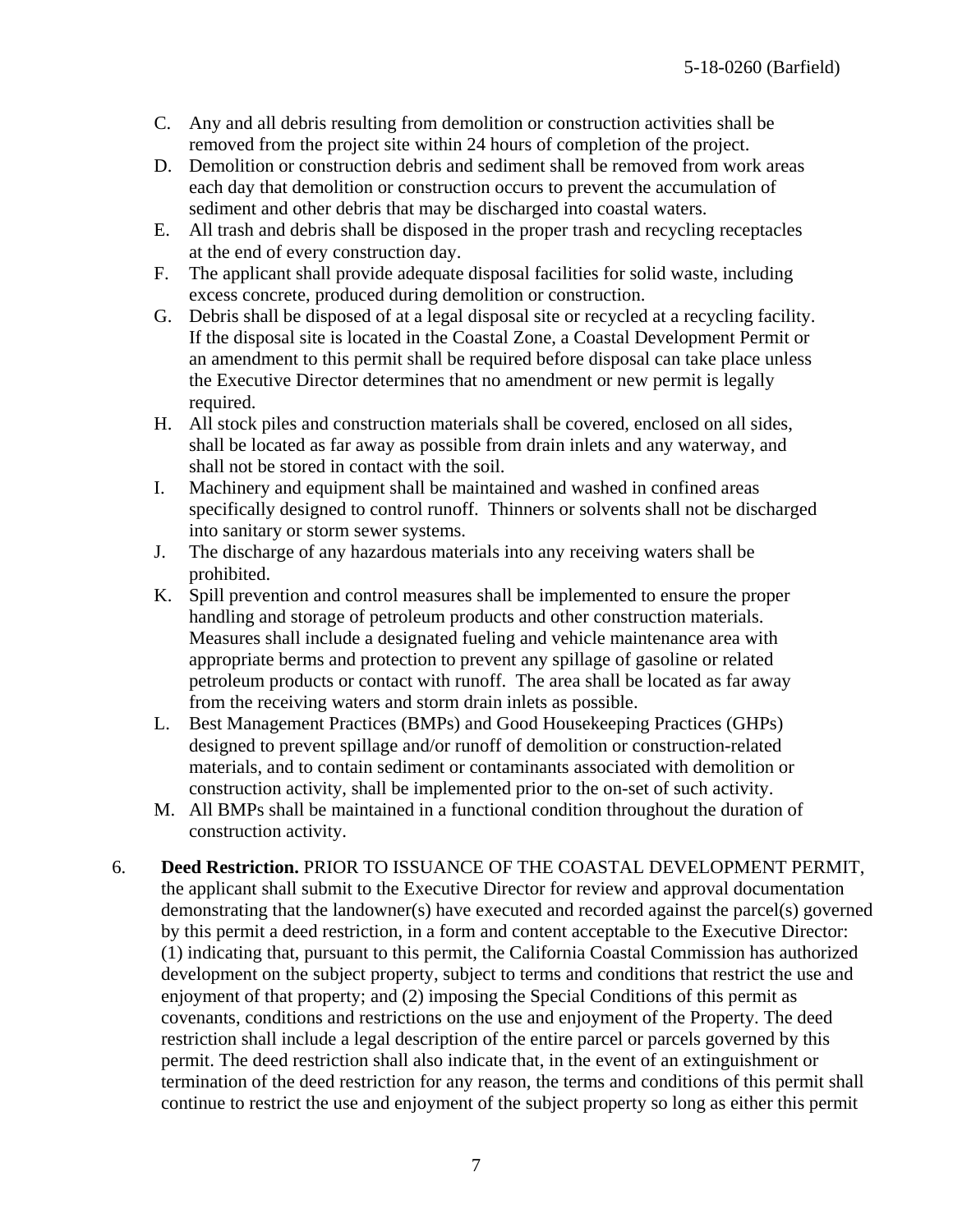# 5-18-0260 (Barfield)

or the development it authorizes, or any part, modification, or amendment thereof, remains in existence on or with respect to the subject property.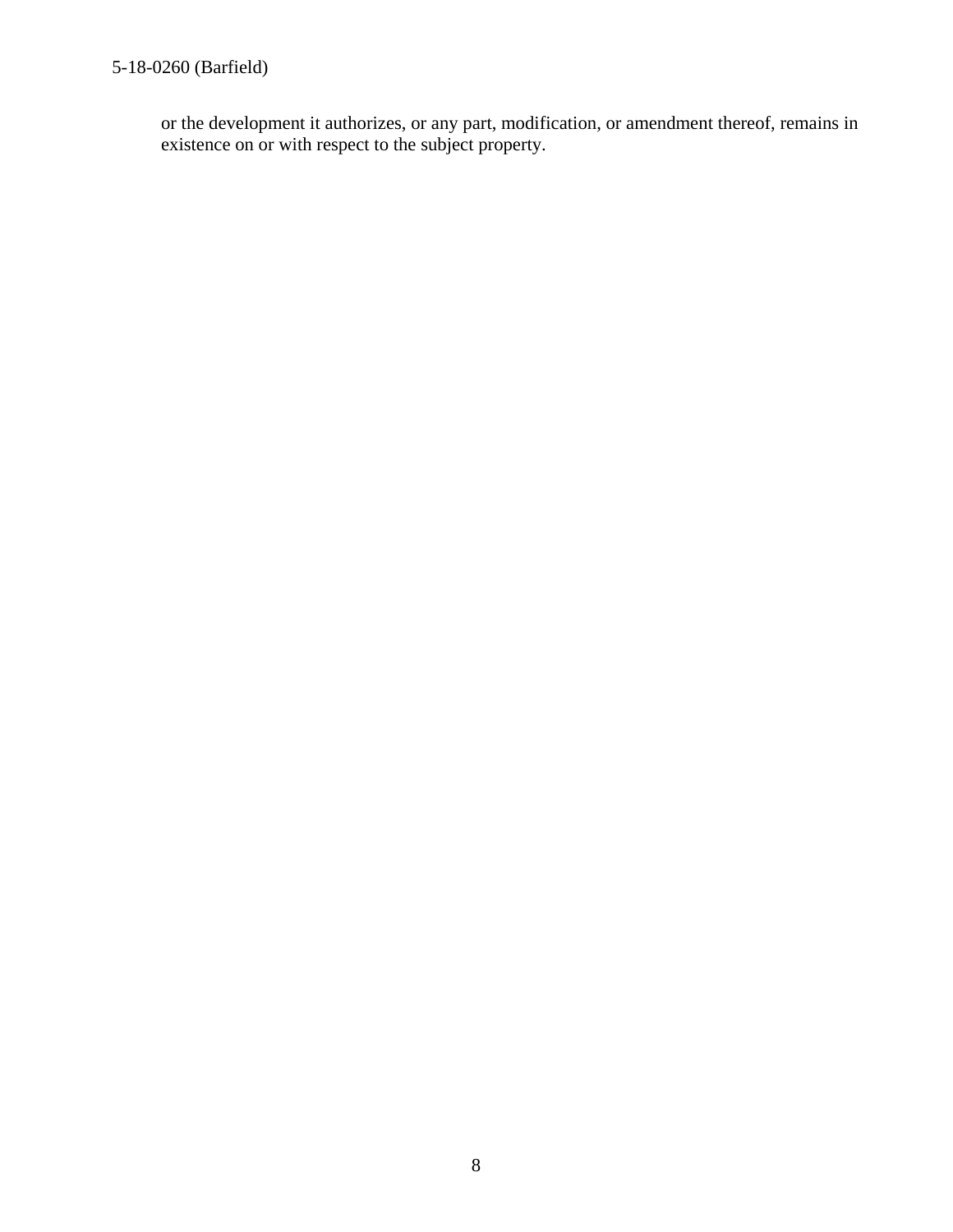# **IV. FINDINGS AND DECLARATIONS**

#### **A. PROJECT DESCRIPTION**

The proposed project is located on a 3,375 square foot harbor-front lot in the Sunset Beach area of the City of Huntington Beach, Orange County (Exhibit 1). The proposed development is the demolition of a 1,320 square foot, 2-story, 29 feet high single-family residence and construction of a new 4,757 square foot, three-story, 35 feet high (measured from centerline of frontage road) single-family residence with an attached 730 square foot, three car garage on a harbor front lot on Bayview Island in Huntington Harbour. The subject site is a harbor-front, bulkheaded lot. A boat dock also currently exists at the site. No work is proposed to the existing bulkhead or boat dock. Project plans are included as **Exhibit 2**. The City issued an Approval in Concept for the proposed project (City of Huntington Beach Initial Plan and Zoning Review No.18-001, dated 1/31/2018).

The site is a low-lying area, located within an existing urban residential area, on Bayview Island in Huntington Harbour. The subject lot is located between the first public road (Bayview Drive) and the sea (Huntington Harbour). Most of the Huntington Harbour water frontage is developed with single-family homes, on bulkheaded lots, many of which have boat docks over public waters, including properties adjacent to the project site. Virtually the entire water frontage in Huntington Harbor is supported by bulkheads.

Sunset Beach is located in an area that was formerly unincorporated Orange County. Under the County's jurisdiction, Sunset Beach was subject to a certified Local Coastal Program (LCP). However, in August 2011, Sunset Beach was annexed by the City of Huntington Beach, resulting in the lapse of certification of the County's LCP for Sunset Beach. The Sunset Beach area has not yet been incorporated into the City of Huntington Beach LCP. Therefore, the Commission is the permit-issuing entity for the proposed project and the Chapter 3 policies of the Coastal Act are the standard of review. The County's previously certified Sunset Beach LCP may be used as guidance; however, it should be noted that the previously certified LCP did not adequately address a number of issues of current concern including sea level rise concerns, which are likely to be a significant issue in the new LCP, given the high degree of sea level rise vulnerability in the area.

The City has adopted equivalent land use and zoning designations for the site as those set forth in the former Orange County LCP for Sunset Beach. However, the Commission has not yet certified land use designations or zoning for the Sunset Beach area since it was annexed into the City. Nevertheless, it is worth noting that the proposed project (a single-family residence) is consistent with many of the development standards that would have been applicable to the proposed project under the old Sunset Beach LCP. The old LCP designated the site *Sunset Beach Residential – High Density*. The proposed single-family residence is consistent with this designation. The proposed project meets the old LCP's height restriction of three stories and 35 feet for the *Sunset Beach Residential* zone, which is also the City's current height limit. In addition, the design of the proposed single-family residence project is consistent with existing surrounding residential development on Bayview Island in Sunset Beach.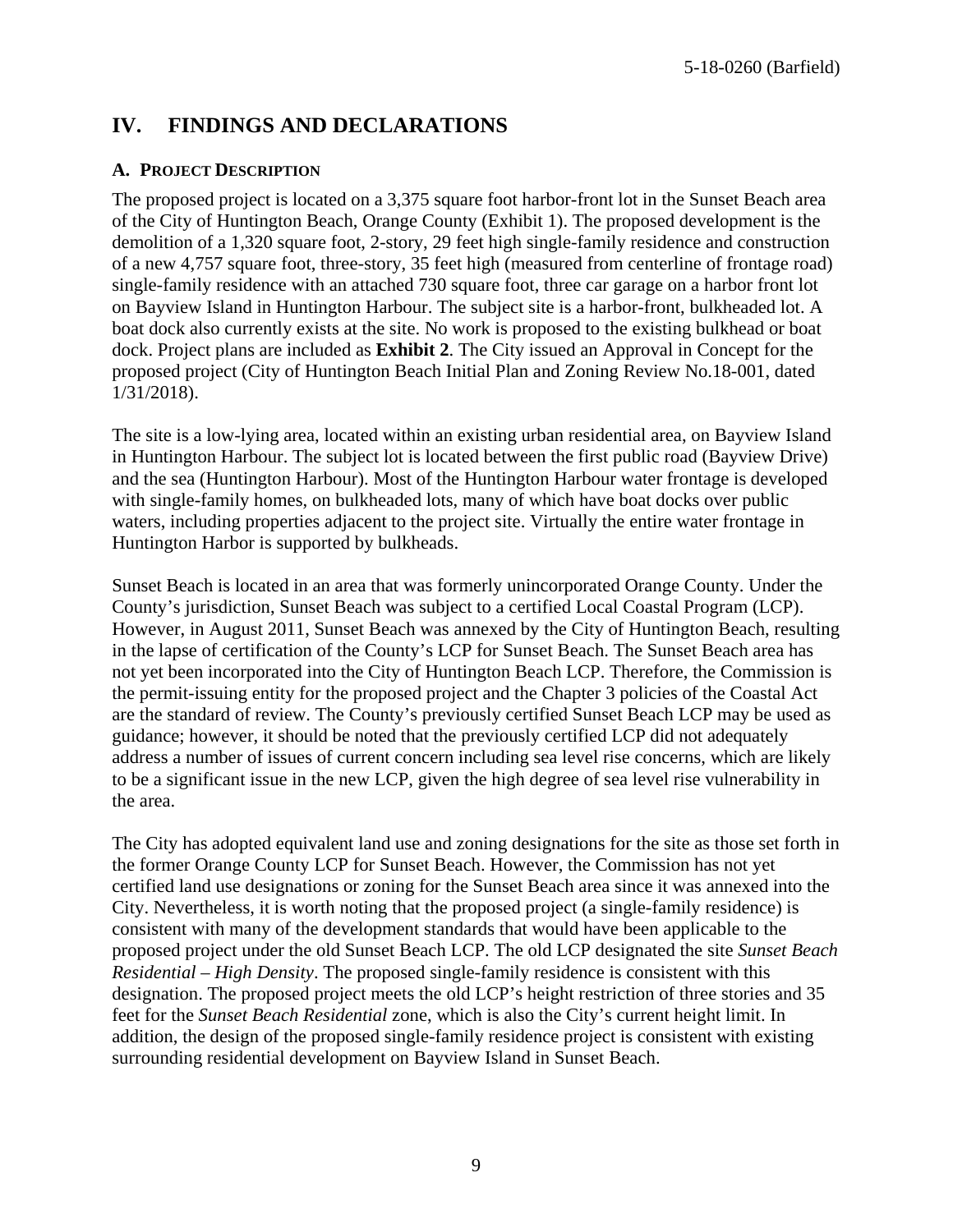### **B. Hazards**

Coastal Act Section 30253 states, in pertinent part:

*New Development shall do all of the following:* 

- *(a) Minimize risks to life and property in areas of high geologic, flood, and fire hazard.*
- *(b) Assure stability and structural integrity, and neither create nor contribute significantly to erosion, geologic instability, or destruction of the site or surrounding area or in any way require the construction of protection devices that would substantially alter natural landforms along bluffs and cliffs.*

Section 30235 of the Coastal Act states:

*Revetments, breakwaters, groins, harbor channels, seawalls, cliff retaining walls, and other such construction that alters natural shoreline processes shall be permitted when required to serve coastal- dependent uses or to protect existing structure or public beaches in danger from erosion, and when designed to eliminate or mitigate adverse impacts on local shoreline sand supply. Existing marine structures causing water stagnation contributing to pollution problems and fishkills should be phased out or upgraded where feasible.* 

The subject site is located directly adjacent to the waters of Huntington Harbour and within 500 feet of the ocean fronting sandy beach (see Exhibit 1). Because of the dynamic nature of the location, development adjacent to the ocean is inherently hazardous. Due to the location of the subject site, the proposed project must be examined for the potential for coastal hazards, including consideration of potential impacts due to storm events and future sea level rise (SLR). As mentioned, a bulkhead is present at the site. No work is proposed to the existing bulkhead. However, the bulkhead is believed to have been constructed in the late 1960s and so must be evaluated to assess whether it remains adequate to support the proposed residence, both under current conditions and considering future sea level rise.

Sea level has been rising for many years. Several different approaches have been used to analyze the global tide gauge records in order to assess the spatial and temporal variations, and these efforts have yielded sea level rise rates ranging from about 1.2 mm/year to 1.7 mm/year (about 0.5 to 0.7 inches/decade) for the 20th century, but since 1990 the rate has more than doubled, and the rate of sea level rise continues to accelerate. Since the advent of satellite altimetry in 1993, measurements of absolute sea level from space indicate an average global rate of sea level rise of 3.4 mm/year or 1.3 inches/decade – more than twice the average rate over the 20th century and greater than any time over the past one thousand years.<sup>[1](#page-9-0)</sup> Recent observations of sea level along parts of the California coast have shown some anomalous trends; however, there is unequivocal evidence that the climate is warming, and such warming is expected to cause sea levels to rise at an accelerating rate throughout this century.

<span id="page-9-0"></span> $\overline{a}$ <sup>1</sup> <http://www.opc.ca.gov/webmaster/ftp/pdf/docs/rising-seas-in-california-an-update-on-sea-level-rise-science.pdf>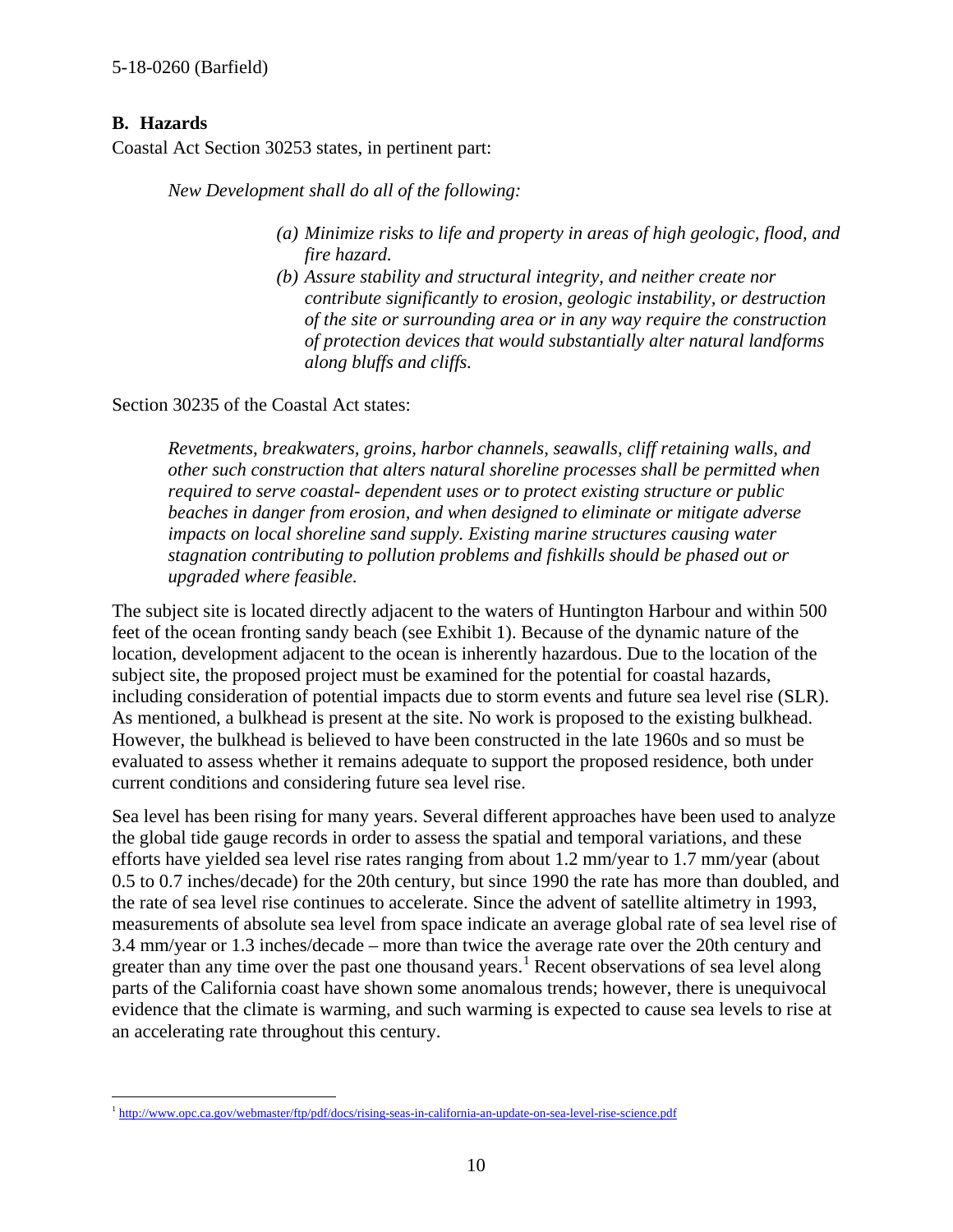The State of California has undertaken significant research to understand how much sea level rise to expect over this century and to anticipate the likely impacts of such sea level rise. In April 2017, a working group of the Ocean Protection Council's (OPC) Science Advisory Team released *Rising Seas in California: An Update on Sea-Level Rise Science*. [2](#page-10-0) This report synthesizes recent evolving research on sea level rise science, notably including a discussion of probabilistic sea level rise projections as well as the potential for rapid ice loss leading to extreme sea level rise. This science synthesis was integrated into the OPC's *State of California*  Sea-Level Rise Guidance 2018 Update.<sup>[3](#page-10-1)</sup> This Guidance document provides high-level, statewide recommendations for state agencies and other stakeholders to follow when analyzing sea level rise. Notably, it provides a set of projections that OPC recommends using when assessing potential sea level rise vulnerabilities for various projects. Taken together, the Rising Seas science report and updated State Guidance account for the current best available science on sea level rise for the State of California.

The updated projections in the updated 2017 Rising Seas report and the OPC Guidance suggest sea levels could rise between 2.1 and 6.7 feet by 2100 at the Los Angeles tide gauge<sup>[4](#page-10-2)</sup>, depending on greenhouse gas emissions. The updated 2017 Rising Seas report also includes an extreme scenario (termed the "H++" scenario) of 9.9 feet of sea level rise by 2100 based on recent modelling efforts that look at possible sea level rise associated with rapid ice sheet loss.

As our understanding of sea level rise continues to evolve, it is possible that sea level rise projections will continue to change as well (as evidenced by the recent updates to best available science). While uncertainty will remain with regard to exactly how much sea levels will rise and when, the direction of sea level change is clear and it is critical to continue to assess sea level rise vulnerabilities when planning for future development. Importantly, maintaining a precautionary approach that considers high or even extreme sea level rise rates and includes planning for future adaptation will help ensure that decisions are made that will result in a resilient coastal California.

On the California coast the effect of a rise in sea level will be the landward migration of the intersection of the ocean with the shore, which will result in increased flooding, erosion, and storm impacts to coastal areas. On a relatively flat beach, with a slope of 40:1, a simple geometric model of the coast indicated that every centimeter of sea level rise will result in a 40 cm landward movement of the ocean/beach interface. For fixed structures on the shoreline, such as a seawall, an increase in sea level will increase the inundation of the structure. More of the structure will be inundated or underwater than is inundated now and the portions of the structure that are now underwater part of the time will be underwater more frequently. Accompanying this rise in sea level will be an increase in wave heights and wave energy. Along much of the California coast, the bottom depth controls the nearshore wave heights, with bigger waves occurring in deeper water. Since wave energy increases with the square of the wave height, a small increase in wave height can cause a significant increase in wave energy and wave damage.

 $\overline{a}$ 

<span id="page-10-0"></span><sup>&</sup>lt;sup>2</sup> Griggs, G, Árvai, J, Cayan, D, DeConto, R, Fox, J, Fricker, HA, Kopp, RE, Tebaldi, C, Whiteman, EA (California Ocean Protection Council Science Advisory Team Working Group). Rising Seas in California: An Update on Sea-Level Rise Science. California Ocean Science Trust, April 2017.

<sup>&</sup>lt;sup>3</sup> OPC State of California Sea-Level Rise Guidance, 2018 Update:

<span id="page-10-2"></span><span id="page-10-1"></span>[http://www.opc.ca.gov/webmaster/ftp/pdf/agenda\\_items/20180314/Item3\\_Exhibit-A\\_OPC\\_SLR\\_Guidance-rd3.pdf](http://www.opc.ca.gov/webmaster/ftp/pdf/agenda_items/20180314/Item3_Exhibit-A_OPC_SLR_Guidance-rd3.pdf)<br><sup>4</sup> The OPC Guidance provides sea level rise projections for 12 California tide gauges, and recommends using the projec closest to the project site. The projections for the LA tide gauge can be found on page 72 of the OPC Guidance.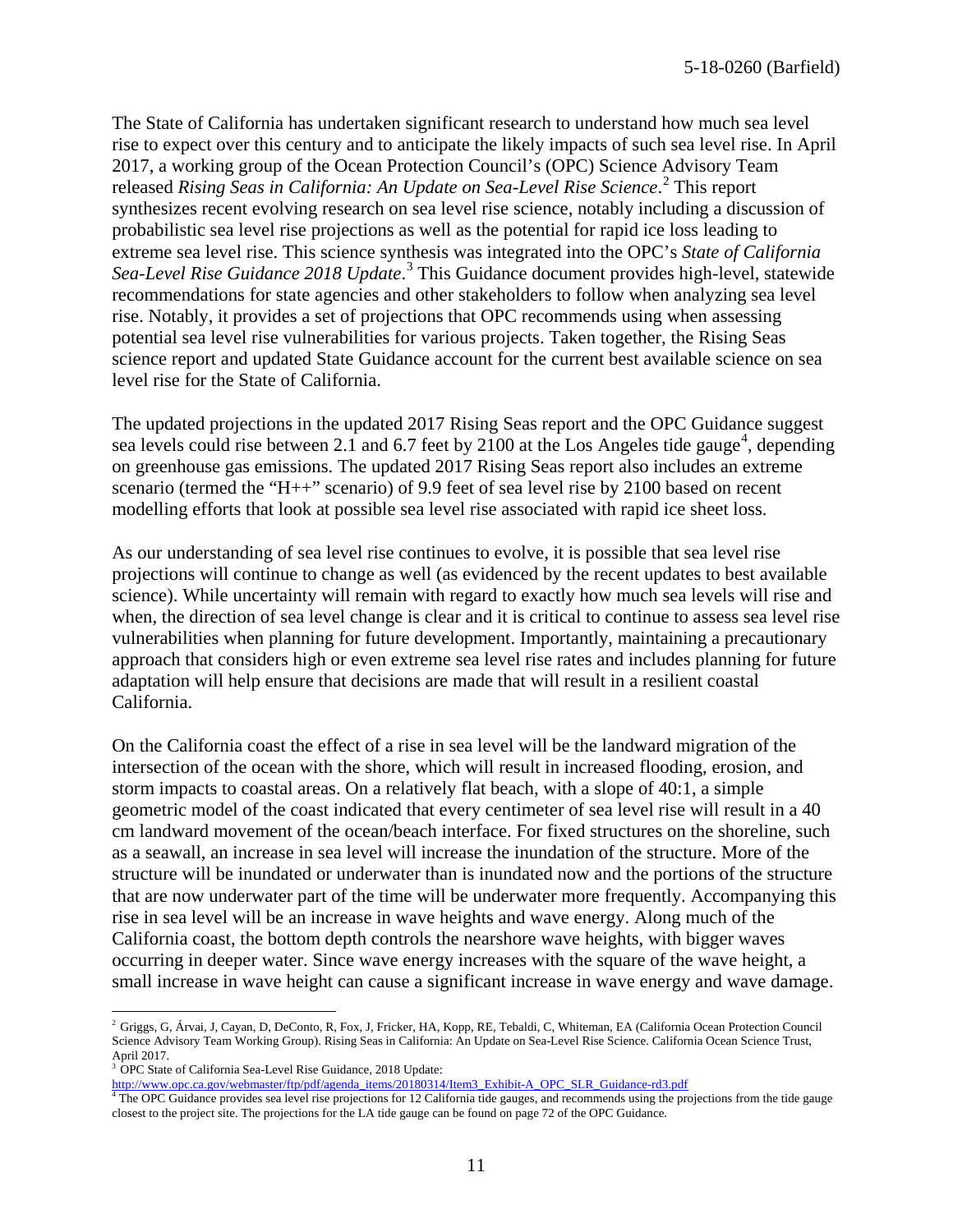Combined with the physical increase in water elevation, a small rise in sea level can expose previously protected back shore development to increased wave action, and those areas that are already exposed to wave action will be exposed more frequently, with higher wave forces. Structures that are adequate for current storm conditions may not provide as much protection in the future.

Rising sea levels are exacerbating and will continue to intensify hazards along the shoreline, including inundation, storm flooding, erosion, saltwater intrusion into aquifers, and liquefaction. Some shoreline development will experience increasingly hazardous conditions over time; therefore, to ensure safety and structural integrity consistent with Section 30253 of the Coastal Act, development must be sited and designed in such a way that takes into account the anticipated impacts of sea level rise over the full time span of its economic life. Changing conditions could also alter the anticipated impacts of the development upon coastal resources. In particular, coastal resources such as beaches and wetlands that are located just inland of the sea could disappear if they are squeezed between rising sea levels and a fixed line of development on the shoreline, thus impacting public access, recreation, visual, and other coastal resources. Therefore, to be consistent with the Chapter 3 policies of the Coastal Act, proposed development must be sited, designed, and conditioned in such a way that considers the impact of the development upon coastal resources over its full economic life, avoiding and mitigating those impacts as appropriate.

No work is proposed to the existing bulkhead at the site. Nevertheless, in order to find the proposed development consistent with the hazard policies of the Coastal Act, assurances must be in place as to the adequacy of the existing bulkhead to support the proposed development, under both current conditions and with anticipated sea level rise over the expected life of the project.

In this geographic area (Bayview Island in Huntington Harbour), the main concerns raised by harborfront development are impacts from hazardous conditions (e.g. potential storm damage and/or flooding under current conditions as well as with expected future sea level rise) that might eventually lead to a request to expand the existing bulkhead (a shoreline protection device) to protect the proposed development. CoSMoS<sup>[5](#page-11-0)</sup> modeling suggests that flooding from the harbor will be a more significant threat than flooding from the ocean. Such flooding, in addition to threatening the proposed development, might also impact roadways and other infrastructure, thus limiting access to the proposed residence, and/or potentially damaging public services.

The applicant submitted a *Bulkhead Condition Report and Sea Level Rise Discussion* (Report), prepared by GeoSoils, Inc. and dated 3/5/2018, and updated 5/14/2018. The Report found: "The bulkhead is in reasonably good condition and is functioning as intended. There were no signs of any movement, or scour at the mudline. The weep holes are functioning. The cap of the bulkhead is spalled and should be patched<sup>[6](#page-11-1)</sup>. The construction joints are in good condition. The bulkhead face is level and continuous with the bulkheads fronting the adjacent properties (no rotation)." The Report also identifies the top of the existing bulkhead at elevation +8.1 feet NAVD88 and

<span id="page-11-0"></span> $\overline{a}$ <sup>5</sup> USGS CoSMoS, modeling [\(https://walrus.wr.usgs.gov/coastal\\_processes/cosmos/index.html\)](https://walrus.wr.usgs.gov/coastal_processes/cosmos/index.html) and mapping [\(http://data.pointblue.org/apps/ocof/cms/\)](http://data.pointblue.org/apps/ocof/cms/) tool.<br><sup>6</sup> Regarding patching of the bulkhead cap, the Report (5/14/18) states: "The cap spalling is not a structural deficiency of the bulkhead. It is minor

<span id="page-11-1"></span>and only an aesthetic issue. The condition of the cap does not impact the performance of the bulkhead over the life of the development. The project does not require the repair of the cap."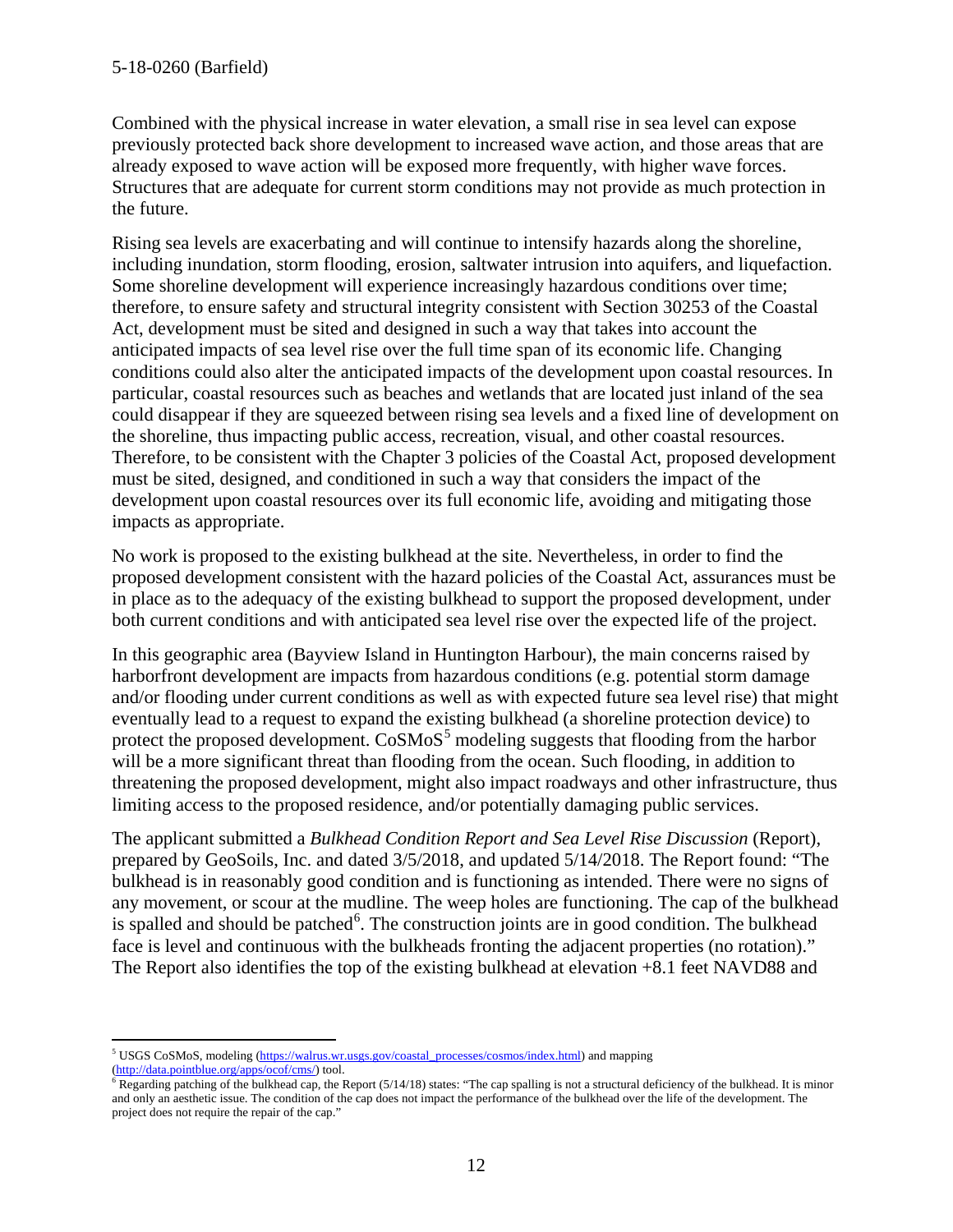the finished floor of the proposed residence at  $+10.11$  feet<sup>[7](#page-12-0)</sup> NAVD[8](#page-12-1)8<sup>8</sup>. The Report further states: "The existing bulkhead can be adapted to respond to sea level rise." The height of the bulkhead can be extended vertically. Such a [vertical] bulkhead extension would not require additional bay-ward encroachment. Based upon the mid to upper range of the 67% probability SLR projection, the residence will be safe from flooding until the year  $\sim$  2100. Under the 5% probability the residence will be safe until about the year 2065. The existing bulkhead can structurally accommodate an increase in height. Vertical bulkhead extension is considered a viable means of mitigating SLR and bay water impacts to the Hunting Harbor bulkheads and residences. An additional ~3.9 feet of height, to about elevation +12.0 feet NAVD88, can be added to the existing bulkhead, which would protect against the 5% probability SLR flood risk past the year 2100. Such an adaptation would not result in additional bay-ward encroachment of the bulkhead since it could be added directly on top of the existing bulkhead." In addition, the Report further states: "The proposed residence can incorporate a site specific SLR future adaptation strategy to waterproof the structure up to potential highest flood elevation and, if necessary, to deploy flood shields."

Importantly, the Report relies upon lower sea level rise projections in this analysis than is recommended by the Ocean Protection Council. Based on the current configuration of the bulkhead, the Report suggests that the proposed structure would be safe from approximately 2 feet of sea level rise, or up to about 4-5 feet of sea level rise if the bulkhead was vertically extended. However, the OPC Guidance (2018) recommends that projects with low adaptive capacity and/or more significant consequences if impacted, such as residential structures, take a more precautionary approach by evaluating the medium-high risk aversion scenario (the 0.5% probability). Under this scenario, 2 feet of sea level rise could occur as early as about 2050, and the site could see as much as 5.3 feet of sea level rise over the project's anticipated lifetime (through 2090). Note that this doesn't include increased water levels from storms, El Nino, or other temporary fluctuations, nor does it account for the extreme ice loss scenario which could result in up to 8 feet of sea level rise by 2090. Overall, this suggests that the site is more vulnerable to hazards, and that these impacts could affect the property earlier, than is accounted for in the Report.

Based upon assurances from the applicant's coastal engineering consultant, the proposed project is expected to be safe from coastal hazards without any project modifications or implementation of adaptation strategies up to approximately 2 feet of sea level rise. The coastal engineering consultant also finds that the existing bulkhead is adequate to support future bulkhead upward/vertical extension if deemed necessary in the future without any bay-ward encroachment of the bulkhead. Moreover, additional adaptations such as waterproofing and flood shields can be implemented to provide further protection from coastal hazards and future SLR. **Special Condition No. 1** enforces the coastal engineer's statement that no bay-ward encroachment of the existing bulkhead (shoreline protection device) is expected to be needed to support the proposed development. **Special Condition No. 1** also requires that the applicant remove development should it become threatened due to coastal hazards. As conditioned, the Commission finds that the development conforms to the requirements of Sections 30253 of the Coastal Act regarding

 $\overline{a}$ 

<span id="page-12-0"></span> $<sup>7</sup>$  The City of Huntington Beach requires the finished floor elevation to be 2 feet above the top of the bulkhead, consistent with the current top of</sup> bulkhead elevation and proposed finished floor elevation.<br><sup>8</sup> NAVD88 is the North American Vertical Datum of 1988, the vertical control datum of orthometric height established for vertical control

<span id="page-12-1"></span>surveying in the United States of America based upon the General Adjustment of the North American Datum of 1988.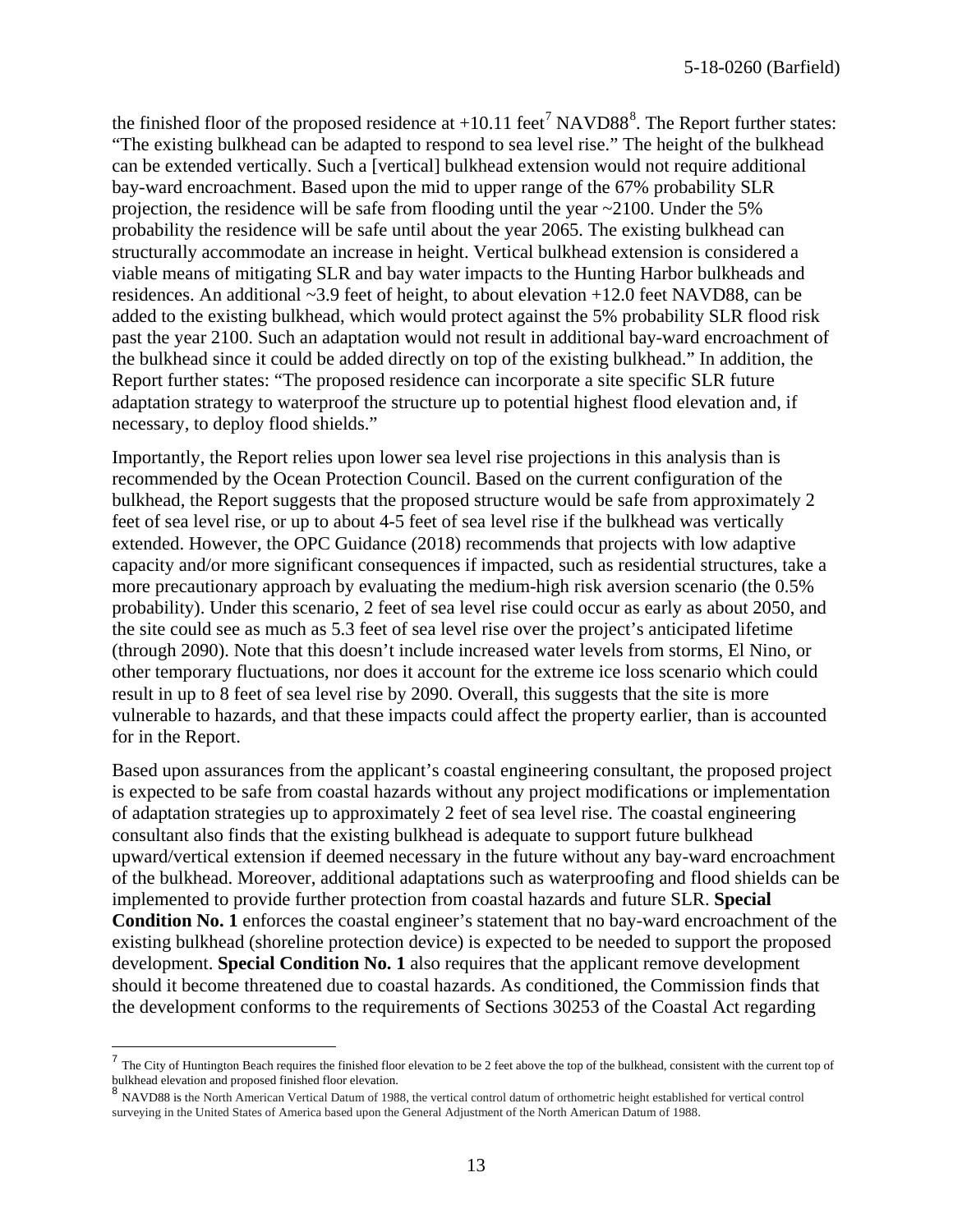the siting of development in hazardous locations, minimizing risks to life and property, assuring stability and structural integrity, and that proposed development neither create nor contribute significantly to erosion, geologic instability, or destruction of the site or surrounding area.

The Commission finds that due to the possibility of storm waves, surges, flooding and erosion, particularly as exacerbated by future sea level rise, the applicant shall assume these risks as a condition of approval. Because this risk of harm cannot be completely eliminated, **Special Condition No. 2** acknowledges that building near the coast is inherently hazardous and that the applicant is aware of and assumes the risks. The Commission requires the applicant to waive any claim of liability against the Commission for damage to life or property which may occur as a result of the permitted development. The applicant's Assumption of Risk, Waiver of Liability and Indemnity, as required by **Special Condition 2**, demonstrates that the applicant is aware of and understands the nature of the hazards which exist on the site, and that may adversely affect the stability or safety of the subject development, and will effectuate the necessary assumption of those risks by the applicant.

### **C. PUBLIC ACCESS**

Coastal Act Section 30210 states:

*In carrying out the requirement of Section 4 of Article X of the California Constitution, maximum access, which shall be conspicuously posted, and recreational opportunities shall be provided for all the people consistent with public safety needs and the need to protect public rights, rights of private property owners, and natural resource areas from overuse.*

As conditioned, the proposed development will not have any new adverse impact on public access to the coast or to nearby recreational facilities. The is no public walkway around the island at the water's edge, but public access to the bulkhead does exist at the island's street ends. The nearest public beach access exists approximately 500 feet west of the site, at Sunset Beach. Thus, as conditioned, the proposed development conforms with Section 30210 of the Coastal Act.

# **D. WATER QUALITY**

Section 30230 of the Coastal Act states:

*Marine resources shall be maintained, enhanced, and where feasible, restored. Special protection shall be given to areas and species of special biological or economic significance. Uses of the marine environment shall be carried out in a manner that will sustain the biological productivity of coastal waters and that will maintain healthy populations of all species of marine organisms adequate for long-term commercial, recreational, scientific, and educational purposes.* 

Section 30231 of the Coastal Act states:

*The biological productivity and quality of coastal waters, streams, wetlands, estuaries, and lakes appropriate to maintain optimum populations of marine organisms and for the*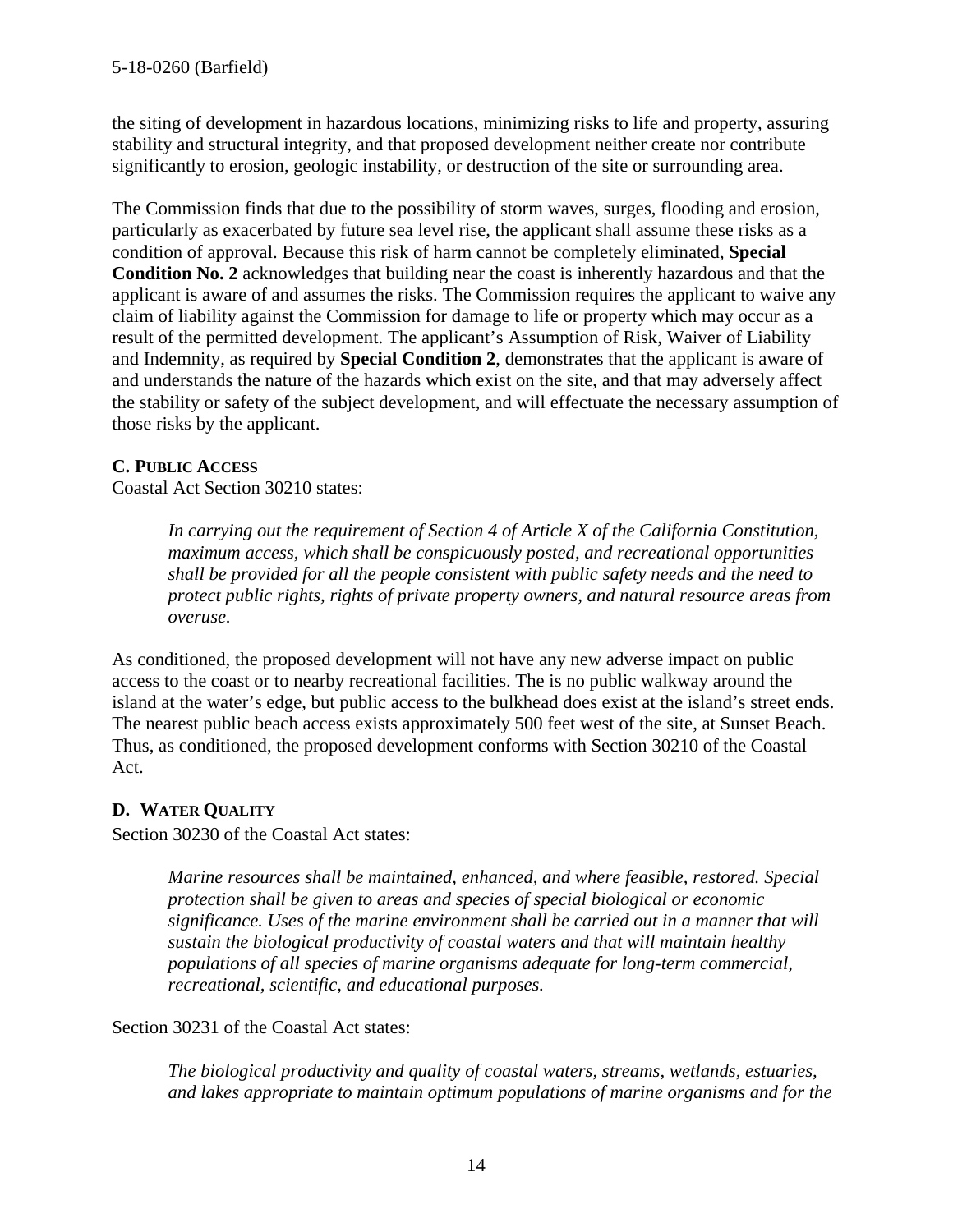*protection of human health shall be maintained and, where feasible, restored through, among other means, minimizing adverse effects of waste water discharges and entrainment, controlling runoff, preventing depletion of ground water supplies and substantial interference with surface waterflow, encouraging waste water reclamation, maintaining natural vegetation buffer areas that protect riparian habitats, and minimizing alteration of natural streams.* 

The proposed development has the potential for construction and post-construction discharge of polluted runoff from the project site into coastal waters, either directly or via the community's storm drains, which ultimately flow to the sea. As proposed no site drainage will be directed into harbor waters. The applicant is proposing measures to address these water quality concerns, including directing site drainage to a bottomless trench drain across the entire length of the street-side of the lot. Special **Condition 4** requires the project to conform to the site drainage plan as proposed. (**Exhibit 2e**). In addition, the Commission imposes **Special Condition 5** which identifies construction related measures to be incorporated into the project during construction. By incorporating these water quality protection measures into the proposed development, as conditioned, the project minimizes the effect of construction and post-construction activities on the marine environment. Therefore, the Commission finds that the proposed development, as conditioned, conforms to Sections 30230 and 30231 of the Coastal Act regarding the protection of water quality to promote the biological productivity of coastal waters and to protect human health.

#### **E. Future DEVELOPMENT**

The proposed project raises concerns that future development of the project site may result in a development that is not consistent with the Chapter 3 policies of the Coastal Act. Section 30610(a) of the Coastal Act provides that certain improvements to existing single-family homes do not require a coastal development permit, subject to Section 13250 of the Commission's regulations, which lists certain improvements to single-family structures that require a coastal development permit because they involve a risk of adverse environmental effect, including those improvements to a structure that is located on adjacent to the harbor  $(13250(b)(1))$ . The Commission finds that exemption from coastal development permit requirements for certain improvements to existing single-family homes per section 30610(a) does not apply to the proposed single-family structure because it is located adjacent to the harbor. Thus, to assure that future improvements are consistent with the Chapter 3 policies of the Coastal Act, the Commission finds that it is necessary to impose **Special Condition 3** prohibiting the construction of future improvements to the proposed single-family structure without first obtaining an amendment to this permit or a new coastal development permit. Therefore, as conditioned, the development conforms to Section 30610(a) of the Coastal Act.

### **F. DEED RESTRICTION**

To ensure that any prospective future owners of the property are made aware of the applicability of the conditions of this permit, the Commission imposes **Special Condition 6**, requiring that the property owner record a deed restriction against the property, referencing all of the above special conditions of this permit and imposing them as covenants, conditions and restrictions on the use and enjoyment of the property. Thus, any prospective future owner will receive actual notice of the restrictions and/or obligations imposed on the use and enjoyment of the land including the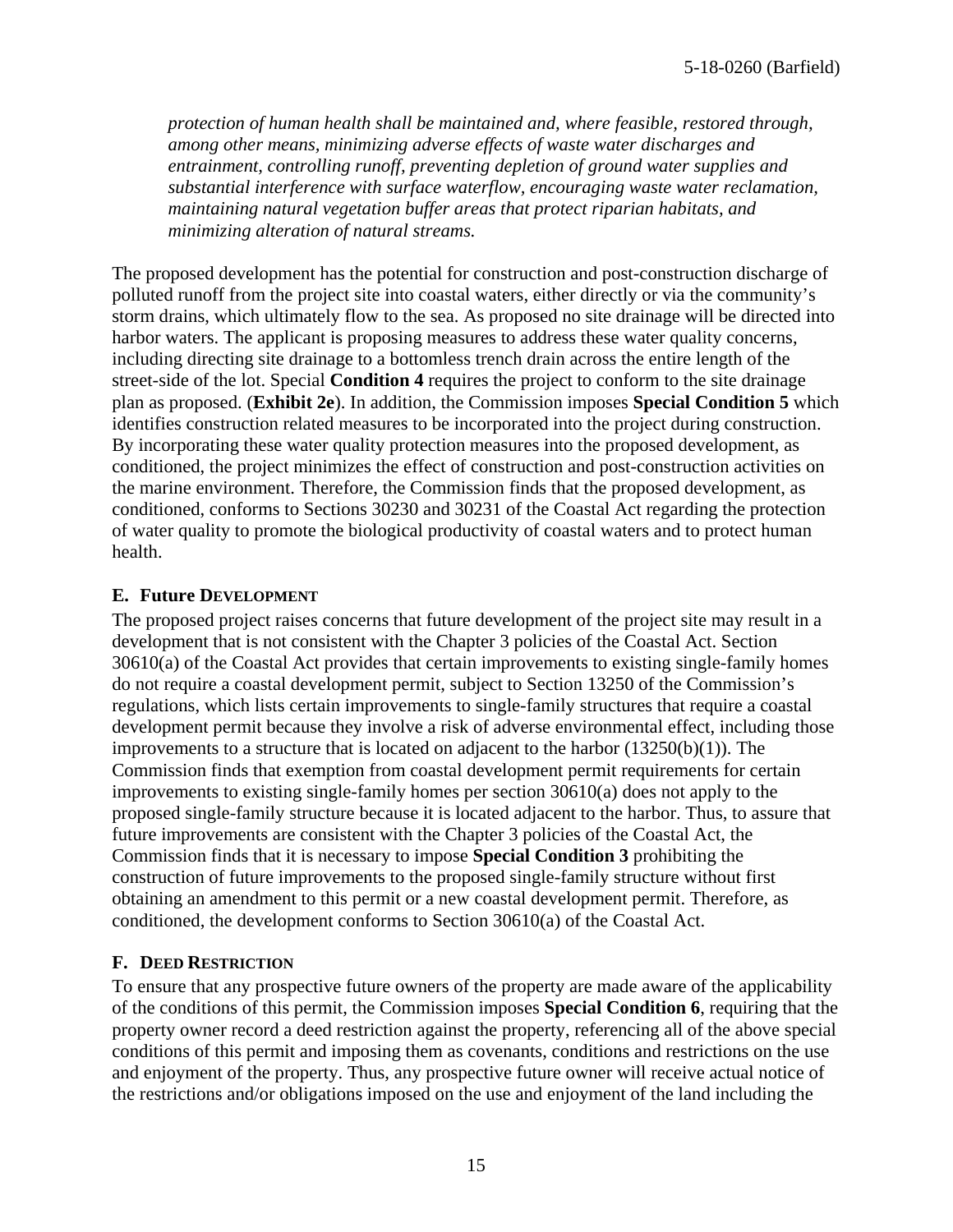risks of the development and/or hazards to which the site is subject, and the Commission's immunity from liability. Therefore, the Commission finds that the proposed development, as conditioned, conforms to the Coastal Act by ensuring that any successors-in-interest have proper actual notice, recorded against the subject parcel, of the proposed development's required mitigation measures that mitigate the development's impacts on coastal resources.

# **G. LOCAL COASTAL PROGRAM**

Coastal Act section 30604(a) states that, prior to certification of a local coastal program ("LCP"), a coastal development permit must be issued upon a finding that the proposed development is in conformity with Chapter 3 of the Act and that the permitted development will not prejudice the ability of the local government to prepare an LCP that is in conformity with Chapter 3. Orange County's LCP for Sunset Beach was effectively certified in 1982 and updated in 1992. However, Sunset Beach was annexed into the City of Huntington Beach effective August 2011. This annexation terminated the County's LCP permitting jurisdiction for the area. The Sunset Beach annexation area has not yet been incorporated into the City of Huntington Beach certified LCP. Thus, there is not currently an effective certified LCP for Sunset Beach and, therefore, the Chapter 3 policies of the Coastal Act provide the standard of review for coastal development permits in the area. The previously certified Sunset Beach LCP may be used as guidance as appropriate. As conditioned, the proposed development is consistent with the Chapter 3 policies of the Coastal Act. Approval of the project, as conditioned, will not prejudice the ability of the local government to prepare an LCP that is in conformity with the provisions of Chapter 3 of the Coastal Act.

## **H. CALIFORNIA ENVIRONMENTAL QUALITY ACT (CEQA)**

Section 13096(a) of the Commission's regulations requires Commission approval of Coastal Development Permit applications to be supported by a finding showing the application, as conditioned by any conditions of approval, to be consistent with any applicable requirements of the California Environmental Quality Act (CEQA). Section 21080.5(d)(2)(A) of CEQA prohibits a proposed development from being approved if there are feasible alternatives or feasible mitigation measures available which would substantially lessen any significant adverse effect which the activity may have on the environment.

The City of Huntington Beach is the lead agency responsible for CEQA review. The City determined that the project qualifies for a CEQA exemption. Typically projects are exempt from CEQA pursuant to section 15303(a) of the CEQA Guidelines when they consist of construction of one single-family residence located within an urbanized residential zone. As conditioned, there are no additional feasible alternatives or additional feasible mitigation measures available which will substantially lessen any significant adverse impact the activity would have on the environment. Therefore, the Commission finds that the proposed project, as conditioned to mitigate the identified possible impacts, is consistent with CEQA and the policies of the Coastal Act.